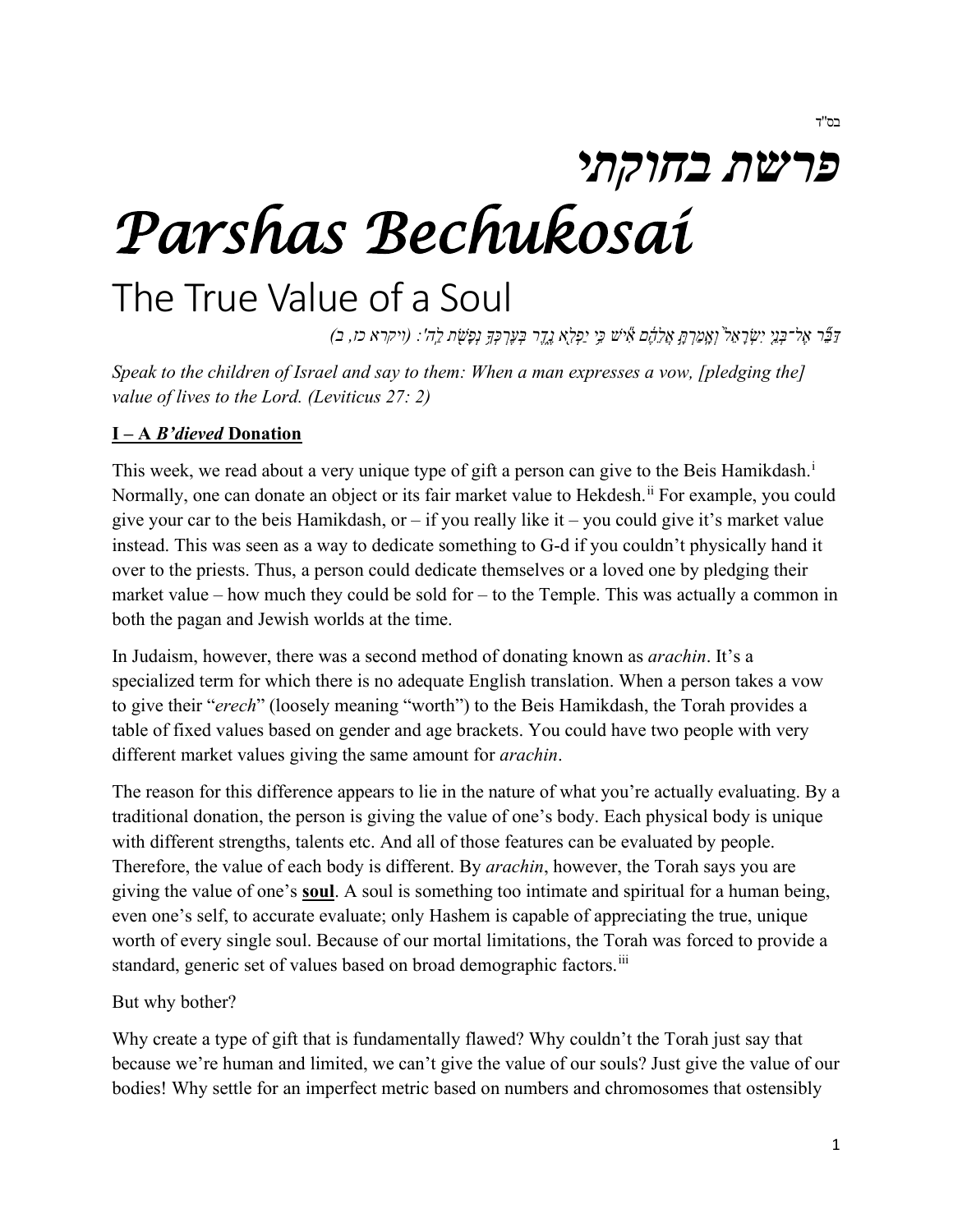glosses over the uniqueness of each precious Jewish *neshama*? It must be that on some fundamental level there is some truth to that standardization and uniformity. But what could that possibly be?

#### **II – The Torah as a Memorial**

This past Sunday, my family's shul Beth Abraham celebrated a *Hachnasas Sefer Torah* to mark the first *yartzeit* of Donny Morris who grew up davening in the *kehillah* and died in the Meron tragedy last Lag BaOmer. It was a very emotional experience for the shul, but one particular moment stuck out for me. We were marching the Torah through the streets and leading it to the shul. Donny's grandfather was standing beneath a chuppah made of *talleisim* and clutched the new Torah tightly to his chest. It was a medium sized Torah and covered in a blue *mantel* with Donny's name embroidered for everyone to see.

### And then it happened.

As is tradition, members of the shul ran ahead to the sanctuary and carried out all of the other Sifrei Torah to join the celebration and welcome, as it were, the newest member of their family to their home. As the pack of Torahs embraced the Donny's, I noticed how all of the other Sifrei Torah also had mantels with the names of loved ones lovingly stitched on. Each of those Torahs was a memorial to a *neshama*, and they were all welcoming Donny's.

I am 100% certain that every one of the people memorialized by those Torahs led a unique life, both physically and spiritually. They all had different families, different challenges, and different accomplishments. And yet despite those vast differences, they were all immortalized with the same Torah. Sure, the parchments were different sizes and the handles were inlayed with different materials, but those were just part of the Torah's physical shell. Beneath every *mantel*, each with their different names, the text of the  $Torah - it's$  soul – was identical.

Such a phenomenon is not relegated to memorials. Jewish burial is also uniform across the socioeconomic and spiritual spectrums. Rich or poor, righteous or wicked, every Jew is buried in the same shrouds with the same rites and ceremonies. When the focus shifts from the body to the soul, uniformity emerges; both physical and spiritual differences recede into the background.

## **III – Uniform Soul**

The same can be said about a Jewish neshama. It is true that we are all unique, and not only physically. We each have a special spiritual mission on this world for which we were imbued with a personalized toolkit of talents and interests. For some it's Torah. For others it's davening. For another it's chessed. The way we each serve Hashem is personal and incapable of being replicated by anyone else throughout the world's existence. No one else could do for our family, community, and nation what we can. That's why Hashem sent us down into the time and place that He did.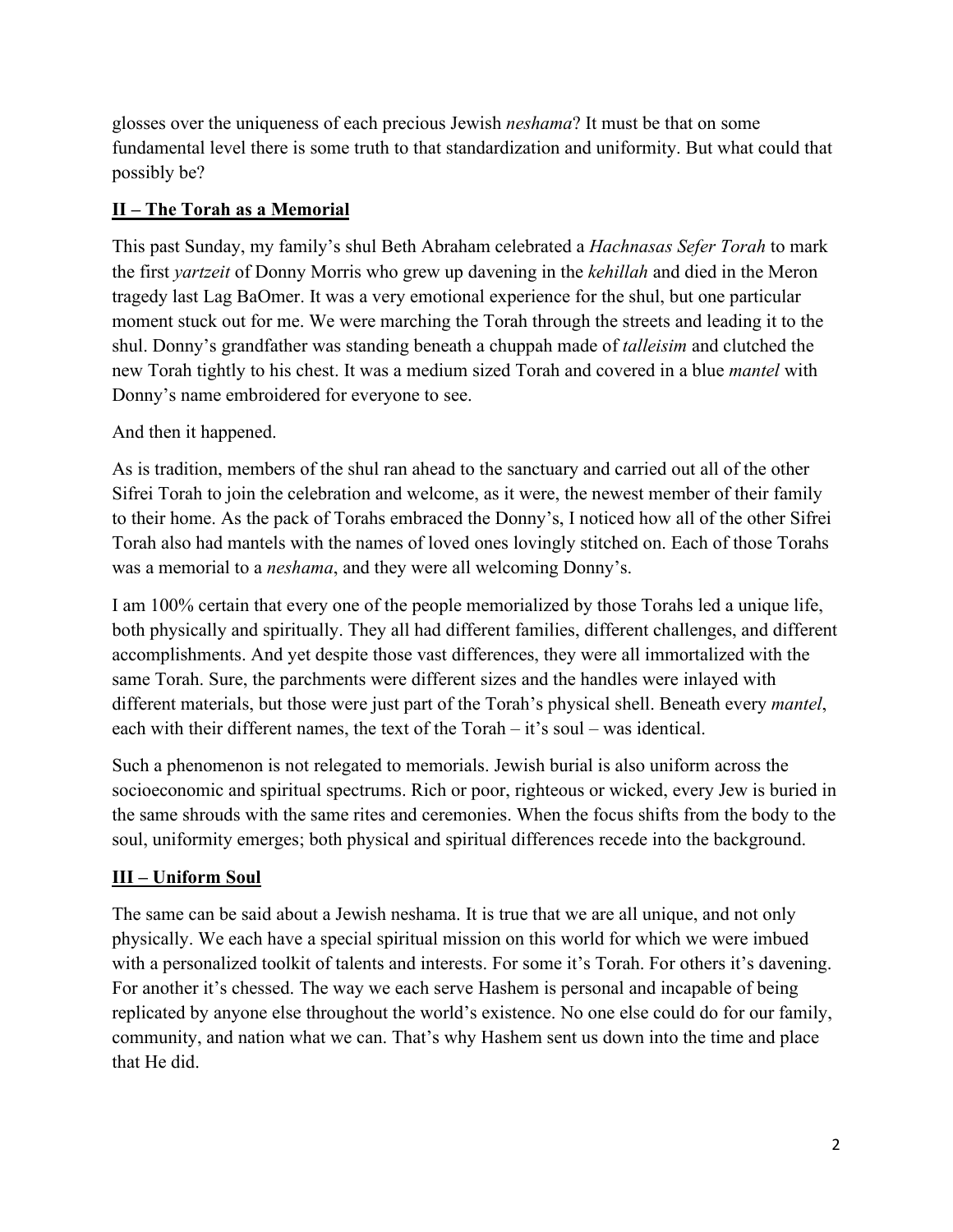And yet the mitzvah of *arachin* teaches us that all of those unique talents and accomplishments, even the most lofty and spiritual ones, are merely a *levush* (garment). They're externalities. Laudatory, important ones no doubt, but external accoutrements all the same – just like a *mantel* for a Sefer Torah.

The essence of a Jewish soul, it's true worth, lies in its source, in its interconnectedness with Hashem and the Am Yisrael.<sup>iv</sup> Every *neshama* is piece of Hashem that miraculously resides inside us.<sup>[v](#page-3-4)</sup> It animates us with life and inspires us with purpose. The same universal goal to sanctify God's name and make the world a better place. With that perspective, the nuances of personal circumstance, aptitude, and accomplishment are eclipsed by our united identity and mission; when considering our national, historic enterprise, we focus on the broadest strokes of how we and our life experience fit together into the multigeneration organism of Klal Yisrael. That's why *arachin* only takes very general factors into account, much like a *matzeiva* stone or Torah *mantel*. Not because the rest is trivial, but because it can distract the living from fully appreciating the true worth of their soul.

#### **IV – A Response to Randomness**

These last two years have not been easy ones, and the tragedy at Meron last Lag BaOmer will be indelibly etched into our memory forever. It feels like we're living through the curses of the *tochacha* we read today when Hashem decreed that He will treat us "with happenstance."[vi](#page-3-5) It can seem that God has turned a blind eye toward His children, stranding us in world of darkness subject to the caprice and whim of inexplicable randomness.

What is our response? What are our first steps back to a life and world in which Hashem assures us in this week's Parsha that He will never truly forget us and will ultimately bring us home to His loving embrace?<sup>[vii](#page-3-6)</sup>

The answer is *arachin*. Focusing on the details – even the spiritual ones - of ourselves and even our community and generation in a vacuum can potentially obfuscate the *Yad Hashem* (Hand of G-d). The true worth and essence of our souls and those of our loved ones can only be fully appreciated when we consider the big picture and mission of Jewish history. When we see our souls as part of something bigger, an eternal, national chain stretching back to Avraham, Yitzchak, and Yaakov continuing to the days of Moshiach, then Hashem's Presence begins to emerge. Patterns of *hashgacha* (divine provinence) take shape, and while we can't achieve total comprehension of certain events, we can cultivate a modicum of faith that Hashem is always beside us.

The Gemara explains that we are supposed to read the *Tochacha* before Shavuos to symbolize that the curses contained therein should cease from impacting the world.<sup>[viii](#page-3-7)</sup> As we prepare both physically and spiritually for Shavuos, a holiday with almost no unique features, it's important to for each of us to stop and take a few minutes to think about how we can gain a deeper appreciation for the true worth of our souls. Maybe it's strengthening our connection to those